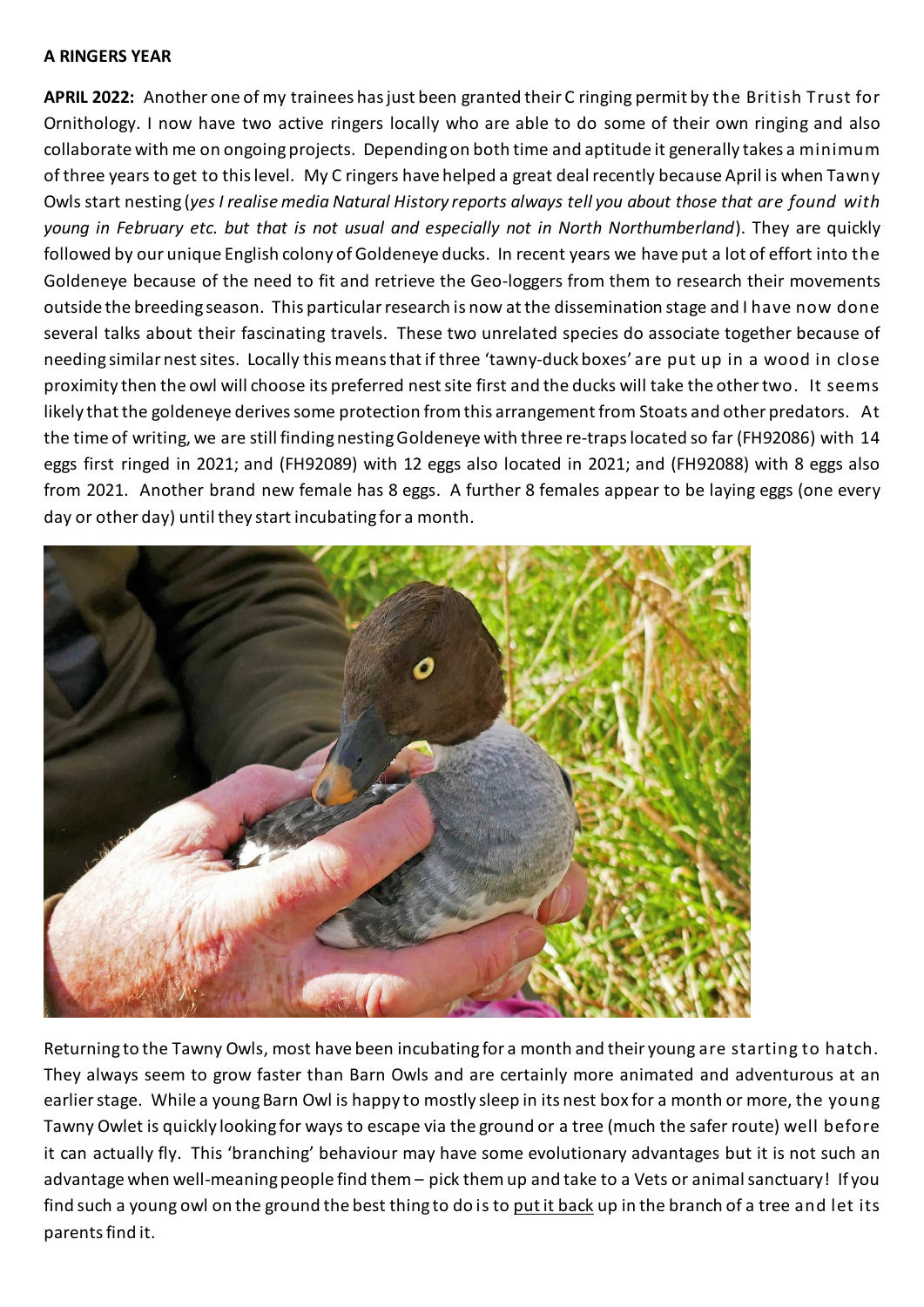A month or so ago we ringed a new female near Wingates and have now ringed her two young.



Another female refused to come out of her box until we also ringed her three young near Longhorsley (and we discovered she was a retrap from 2019 from the same farm). A brand new box near Longframlington produced another three owlets (although the female eluded us) and a box in 'goldeneye duck territory' produced another three owlets and a brand new female. We still have several tawny owl nests to return to. The picture belowis of a very sleepy female ringed near Howick.